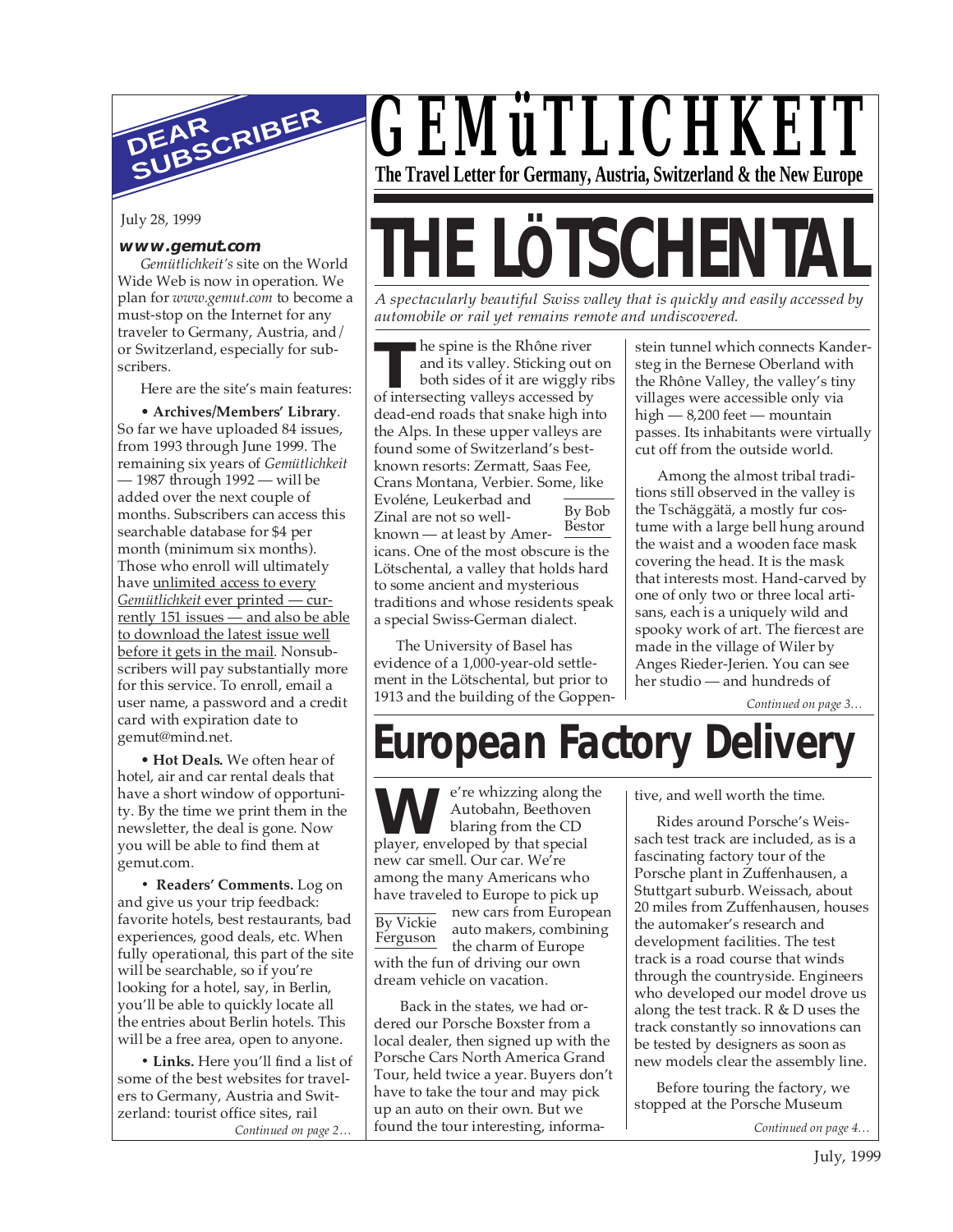#### *DEAR SUBSCRIBER Continued from page 1*

schedules, airline sites, and dozens more.

• **Car rental and rail passes**. Use these pages to check rail prices, order passes or get a quote on a rental car. Free area.

We hope you will consider the site an added benefit to your subscription. Use it to find the latest Swissair deals, get recommendations from fellow travelers, or check-out the best Germany, Austria and Switzerland travel websites. This is just a beginning. Soon we'll be adding pictures of reviewed hotels and restaurants to our Member's Library. Perhaps even sound and video. Take a look and let us know what you like and don't like.

#### **More Trip Notes**

Here are notes from a brief late-May visit to Freiburg im Breisgau, at the southern end of the Black Forest.

• The **Markgräfler Hof**, one of Germany's great unsung restaurants, is under new management and totally different: menu, decor, people, everything. The man who made it go, Hans Leo Kempchen, has 'up stakes' and gone. Anybody know where?

• We arrived in Freiburg by train which made the **Park Hotel Post**, (Eisenbahnstr. 35, D-79098, tel. +49/ 0761/31011, fax 31680, rooms from 159 to 289 DM/\$84-\$152) about three blocks from the station, a logical choice. *Gemütlichkeit* last reviewed the Post in 1991 and called it the best

#### value in the city.

This time we phoned ahead for a same-day reservation which was fortunate because the hotel was full that night. We paid 210 DM (\$111) for a very small but nicely furnished double, Number 358. Amenities above the norm, such as a radio in the bathroom, and quality furnishings, demonstrate owner Christa Meier's determination to keep the Post competitive. The breakfast buffet included scrambled eggs and bacon.

In a city which lacks charming, family run accommodations, the Post is a busy hotel used mostly by business travelers. Nonetheless, it is wellmaintained and convenient to both the rail station and the *Altstadt*.

The famed **Zum Roten Bären**, which claims to be Germany's oldest hotel, costs \$20 to \$40 per night more than the Post and, since it is written up in virtually every *Fodor*, *Frommer*, *Fielding*, etc., guidebook, is full of tourists. On our last stay there we found both the service and the accommodations wanting.

Still a good and inexpensive choice in the country a few minutes east of Freiburg is the **Gasthaus zum Kreuz** (Grosstalstr. 28, D-79117 Kappel, tel. +49/0761/620550, fax 806820). The restaurant is especially recommended.

• For an inexpensive meal, good beer and convivial surroundings in Freiburg, try **Feierling Biergarten** (Gerberau Str.). The daily special on Sunday, May 30, 1999, was *Kalbsrah-* *mgulasch mit Pilzen, Nudeln und Salat* (braised veal in a cream-based sauce with mushrooms, noodles and salad) for 17.5 DM (\$9). A small glass (3/ 10th liter) of made-on-the-premises beer was 3.9 DM (\$2) and a half-liter was 5.9 DM (\$3). A brass band played starting at 11:30am. The brewery regularly hosts local bands. If you're in the vicinity, the Freiburg fire department's band will be there Sunday, August 29.

• That evening we saw a Freiburg phenomenon. Near the beer garden, hundreds of students gathered in the **Augustinerplatz.** They came to talk and to eat and drink what they had brought with them. There were no sidewalk cafes, no tables, no one selling anything, they just congregated at this spot to enjoy the night, sitting in groups of varying sizes on walls, steps and on cobblestones.

*Continued on page 8…* • Freiburg, with its network of narrow streets and alleys and many small shops and restaurants, is a great town for strolling and window

#### **Notes for Readers**

• Foreign currency prices are converted to U.S. dollars at the exchange rate in effect at the time of publication.

• Hotel prices listed are for one night. Discounts are often available for longer stays.

• All hotel prices include breakfast unless otherwise noted.

• Local European telephone area codes carry the "0" required for in-country dialing. To phone establishments from outside the country, such as from the USA, do not dial the first "0".

| Vol. 13, No. 7                                                                                                                                                                                                                                                                                                                                                                                                                                                                                                                           | <b>GEMÜTLICHKEIT</b>                                                                               |                                                                                                                                                     |                                                     | <b>HOTEL RESTAURANT RATING KEY</b>                          |                                                  |
|------------------------------------------------------------------------------------------------------------------------------------------------------------------------------------------------------------------------------------------------------------------------------------------------------------------------------------------------------------------------------------------------------------------------------------------------------------------------------------------------------------------------------------------|----------------------------------------------------------------------------------------------------|-----------------------------------------------------------------------------------------------------------------------------------------------------|-----------------------------------------------------|-------------------------------------------------------------|--------------------------------------------------|
| July, 1999                                                                                                                                                                                                                                                                                                                                                                                                                                                                                                                               | The Travel Letter for Germany, Austria, Switzerland & the New Europe                               | <b>Rating Scale</b><br>Excellent                                                                                                                    | Scale<br>$16 - 20$                                  | <b>Restaurant Criteria</b><br>Food                          | 65%                                              |
| Publishers:<br>Editor:<br><b>Contributing Editors:</b>                                                                                                                                                                                                                                                                                                                                                                                                                                                                                   | Robert H. & Elizabeth S. Bestor<br>Robert H. Bestor<br>C. Fischer, R. Holliday,<br>Nikki Goth Itoi | Above Average<br>Average<br>Adequate<br>Unacceptable                                                                                                | 12<br>$-15$<br>$8 - 11$<br>-3<br>$\Omega$<br>$\sim$ | Service<br>Atmosphere                                       | 20%<br>15%                                       |
| Web Master:<br><b>Consulting Editor:</b><br><b>Subscription Dept:</b>                                                                                                                                                                                                                                                                                                                                                                                                                                                                    | Paul T. Merschdorf<br>Thomas P. Bestor<br>Andy Bestor, K. Steffans                                 | <b>Hotel Rating Criteria</b><br>People/Service<br>Location/Setting                                                                                  | 30%<br>15%                                          | <b>Value Rating</b><br>Outstanding Value<br>Very Good Value | <b>Scale</b><br>$17 - 20$<br>12 - 16             |
| Gemütlichkeit (ISSN 10431756) is published monthly by UpCountry Publish-<br>ing, 288 Ridge Road, Ashland OR 97520. TOLL FREE: 1-800/521-6722 or 541/<br>488-8462, fax: 541/488-8468, e-mail gemut@mind.net. Web site:<br>www.gemut.com. Subscriptions are \$67 per year for 12 issues. While every<br>effort is made to provide correct information in this publication, the publishers<br>can make no guarantees regarding accuracy.<br><b>POSTMASTER: SEND ADDRESS CHANGES TO:</b><br>Gemütlichkeit, 288 Ridge Road., Ashland OR 97520 |                                                                                                    | Guestrooms<br>Public rooms<br>Facilities/Restaurant                                                                                                 | 30%<br>5%<br>20%                                    | Average Value<br>Below Average Value<br>A Rip-Off           | 11<br>9<br>$\sim$<br>$5 - 8$<br>0<br>4<br>$\sim$ |
|                                                                                                                                                                                                                                                                                                                                                                                                                                                                                                                                          |                                                                                                    | Special @Designation<br>By virtue of location, decor, charm, warmth of management, or<br>combination thereof, an especially pleasant establishment. |                                                     |                                                             |                                                  |
| Gemütlichkeit<br>July, 1999                                                                                                                                                                                                                                                                                                                                                                                                                                                                                                              |                                                                                                    |                                                                                                                                                     |                                                     |                                                             |                                                  |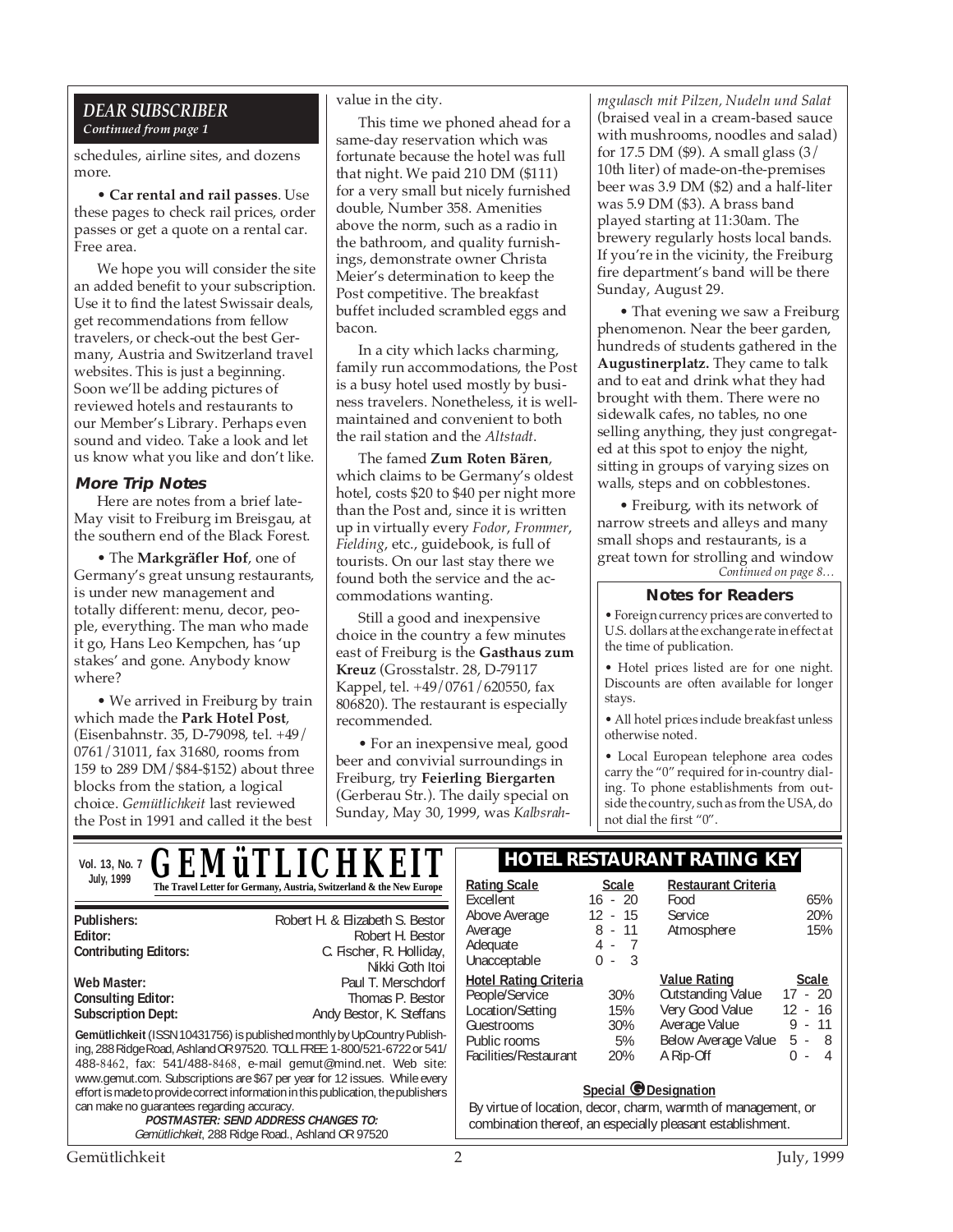#### *THE LÖTSCHENTAL Continued from page 1*

masks — by making an appointment through the tourist office.

The masks and costumes are worn only a couple of times each year, most spectacularly in a parade on the Saturday before Ash Wednesday. Only bachelors participate in the Tschäggätä and, according to Ms. Rieder-Jerien, their identities are never revealed.

Another tradition is that of the "red soldiers." Wearing white and scarlet uniforms adorned with gold buttons, swords, rifles and a tall, white feather, they are descendants of men who fought in foreign wars. They march with a brass band on the Feast of Corpus Christi. The custom dates from 1625 when returning warriors began to save their parade uniforms for wearing on Sundays and holidays to honor God.

Though tourism began in 1972 with the building of the Lauchernalp ski area, the valley retains the quaintness and charm that many larger, more popular Valasian resorts have sacrificed for financial success.

Most buildings are of the customary rough wood, blackened by age and weather, and the accommodations are for the most part simple.

At the same time, the tunnel has brought 21st century civilization to the valley's residents. Using the country's nonpareil system of rail, busses and tunnels, a tourist office employee in Wiler told *Gemütlichkeit* he and his wife go to the movies in Bern and are home a little over an hour after the credits have rolled. Goppenstein is on the international Lötschberg-Simplon railway line (Bern-Brig-Milan) and a fast train stops about twice each hour.

Civilization in the Lötschental is mainly four small villages: Ferden, Kippel, Wiler and Blatten. The one with the best buildings is Kippel, the ski area is accessed at Wiler, Blatten is the most rustic and Ferden is perhaps the least interesting.

One can reach the valley easily by rail — train to Goppenstein and bus

#### **Lötschental Info**

**Population:** sparse

**Altitude:** 1217 meters/3,993 feet

**Tourist Information:** Lötschental Tourismus, CH-3918 Wiler, tel. +41/027/938 8888, fax 938 8880, tourist info +41/027/ 939 1515, Internet: www. loetschental.ch, email: info@loetschental.ch

#### **Rail travel time from Goppenstein to:**

| Bern           | $1:13$ hr/min         |
|----------------|-----------------------|
| <b>Brig</b>    | $0:25$ hr/min         |
| Geneva         | $3:01$ hr/min         |
| Interlaken     | $1:02$ hr/min         |
| Lucerne        | $2:40 \text{ hr/min}$ |
| Milan          | $2:17$ hr/min         |
| Montreux       | $1:03$ hr/min         |
| Sion           | $0:51$ hr/min         |
| Spiez          | $0:40\ hr/min$        |
| Thun           | $0:50$ hr/min         |
| <b>Zermatt</b> | $2:02$ hr/min         |
| Zürich         | $2:34$ hr/min         |

#### **Arriving by train:**

Fast trains on the Basel-Bern-Brig-Milan line stop at Goppenstein at least hourly in both directions; from there it is only a few minutes by postal bus to the main villages: Ferden, Kippel, Wiler, Ried, Blatten.

#### **The Lötschentaler Wanderpass:**

The Lötschental is a network of roads, trails, lifts, and mountain huts. With the Wanderpass, walkers get a week's unlimited access to the valley's Postal Bus system and to the cable car and lifts, as well as fee entrance to the Lötschentaler Museum. Price is 59 Sfr./\$39 per person or 119 Sfr./\$78 for a family.

#### **Ski Weeks:**

The tourist office (see above) offers oneweek Alpine and Nordic ski packages that include hotel accommodations with breakfast, lift pass, ski bus pass, and welcome drink. For Apline skiers, the per person price for the package in category B hotels is 592 Sfr. (\$395) and 648 Sfr. (\$426) in category A hotels. The cross country package is 409 Sfr. (\$269) in category B hotels and 466 (\$306) in category A hotels.

#### **Lötschentaler Museum:**

Displays fine art as well as artifacts from the valley's 4,000-year history, including early traditional dwellings and a bow from the Bronze Age. Located in Kippel and open mid-June through mid-October, Tuesday through Sunday, 10am-6pm, closed 12pm-2pm. Entrance: 4 Sfr. (\$2.60), 3.5 Sfr. (\$2.30) with guest card, 2.5 Sfr. (\$1.65) for student, and 1 Sfr. (\$0.66) for kids 6-16.

#### **Vacation Rentals:**

The valley has several dozen chalets, apartments and even Alpine huts available for short-term rental. Most are in the 400 to 700 Sfr. (\$263-\$460) per week range. Contact the tourist office for the brochure *Verzeichnis der vermietbaren Ferienwohnungen Chalets, Alphütten.*

into the valley — or by car. From Spiez take the road into the mountain to Kandersteg and board the car train (25 Sfr./\$16) for the 15-minute run to Goppenstein. From there, turn left and its only a few minutes into the valley. From the main highway that runs along the Rhône from Lake Geneva to Brig, look for signs to the turn north to Goppenstein. From the river it's only a few minutes up a very good but twisty road.

For those seeking a self-catering vacation rentals, the Lötschental should be considered. And, like almost any place in Switzerland, it makes a good headquarters for the traveler with a rail pass. Many interesting destinations are within a two-hour train ride.

If you choose the Lötschental be prepared for the quiet, country life. Skiers and summer visitors who enjoy the outdoors will find plenty to do for a week or so, but less active travelers who want more than the glorious scenery and a good book, will have to rely on a car or rail pass for day-trips out of the valley.

#### **Hotels**

EDITOR'<sup>S</sup> CHOICE Hotel Edelweiss The best hotel we saw in the Lötschental and one of the most remote. Its village, Blatten, is as far up the valley as you can go in winter.

A member of the Relais du Silence association since 1994, the Edelweiss started as a small grocery store in 1923, became a hotel-restaurant in 1964 and was fully renovated in 1993.

Its guestrooms are the largest and most comfortable of the hotels discussed here. Our recommendation is Number 202 with slanting pine ceiling and a balcony with sweeping views of the valley. Number 203 is a large single with comfortable sitting area. All rooms are equipped with direct-dial phones, TV, radio and minibar.

Those who pick the Edelweiss would be well advised to also choose the half-board option (30

*Continued on page 4…*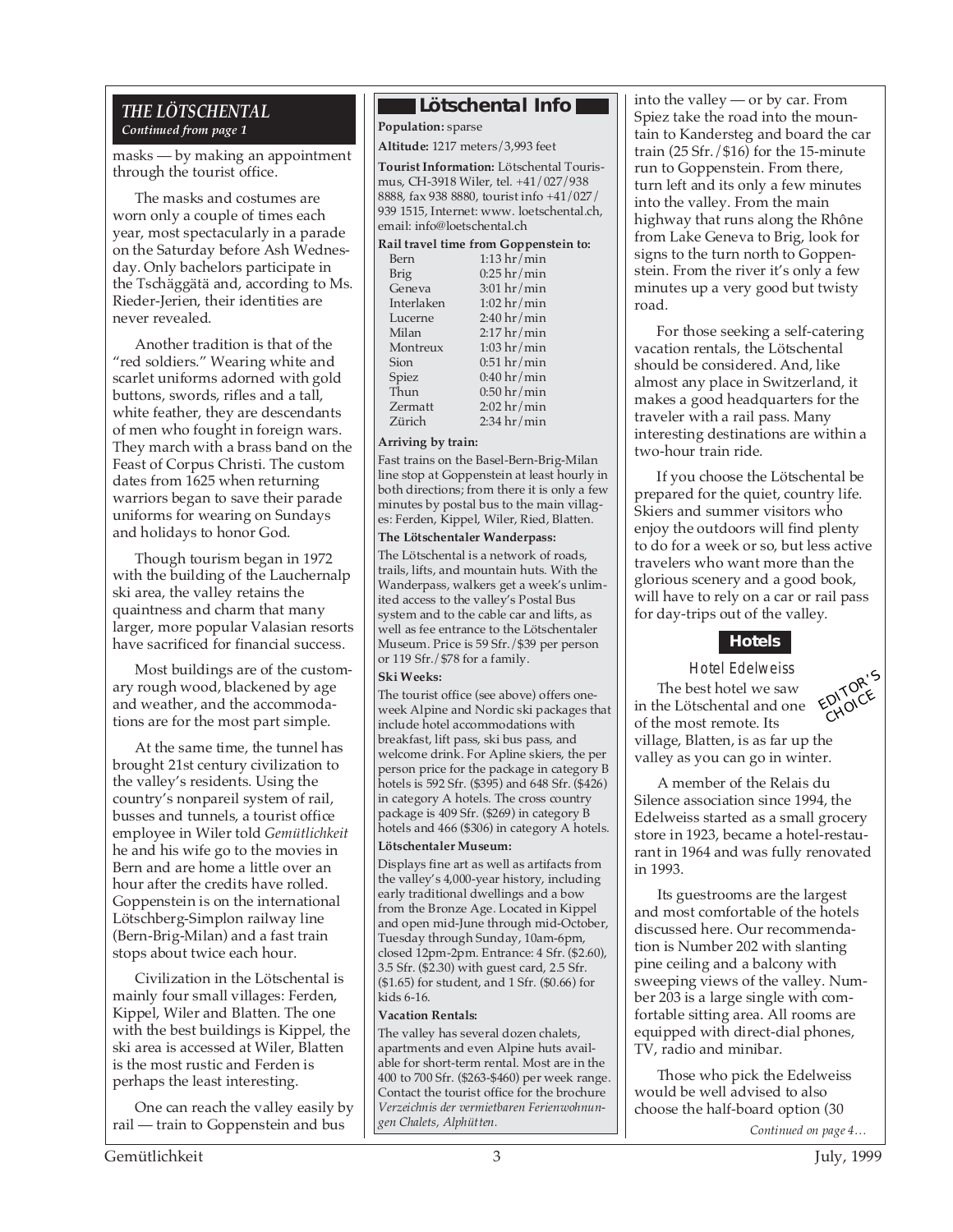#### *LÖTSCHENTAL Continued from page 3*

Sfr./\$20). The hotel's kitchen produces good, simple meals and the cellar is stocked entirely with Valasian wines.

The Edelweiss also has a small vacation house suitable for two to four persons which it rents for 400 to 570 Sfr. (\$266-\$380) per week, depending on the time of year and number of persons. Breakfast and dinner is available at the hotel for 217 Sfr. (\$145) per person (150 Sfr./ \$100 for kids).

**Daily Rates:** Singles 85 to 125 Sfr. (\$56-\$82), doubles 140 to 210 DM (\$92-\$138). Half-pension 30 Sfr. (\$20) **Contact:** Hotel Edelweiss, CH-3919 Blattentel, tel. +41/027 939 13 63, fax 939 10 53, email: hoteledelweiss@rhone.ch, proprietor: Charlotte und Lukas Kalbermatten **Rating:** QUALITY 13/20, VALUE 14/20

Hotel Nest-und Bietschhorn

The Lötschental's oldest hotel. Guestrooms and bathrooms are a bit smaller than at the Edelweiss. Room amenities are similar to the Edelweiss except that there are no TVs, though they can be rented.

Has the reputation as the best food in the valley. Classic dishes such as veal steak with morel mushroom sauce and noodles (38 Sfr. \$25), sauteed chopped veal "Zürich style" with *Rösti* (32 Sfr./\$21), and game dishes, take a back seat to such local specialities as a ragout of Valasian lamb with house-made noodles (20 Sfr./\$13) and Valasian rack of lamb with polenta (32 Sfr./\$21).

**Daily Rates:** Singles 65 to 85 Sfr. (\$43-\$56), doubles 125 to 160 Sfr. (\$82-\$105). Half-pension 31 Sfr. (\$20) **Contact:** Hotel Nest- und Bietschhorn, CH-3919 Ried b. Blatten (Lötschental), tel. +41/027/939 11 06, fax 939 18 22, Web: www.loetschental.ch/nest-bietsch, proprietor: Fam. Erwin Bellwald-Grob

**Rating:** QUALITY 10/20, VALUE 12/20

Hotel zur Widi Serious skiers and walkers will want to consider these rustic family accommodations perched on the mountain side several hundred feet above Wiler on the ski slope. Guestrooms are plain but spacious and several can accommodate three to four persons. In winter the hotel is accessible only by cable car.

**Daily Rates:** Singles 84 Sfr. (\$55), doubles 138 Sfr (\$91). Half-pension 20 Sfr. (\$13)

**Contact:** Hotel zur Widi, Postfach 248, CH-3918 Wiler/Lauchernalp, tel. +41/27 939 19 89, fax +41/027/ 939 20 19, email: zur-wildi@rhone.ch, proprietor: Familie Bellwald-Brenner **Rating:** QUALITY 9/20, VALUE 12/20

Hotel-Restaurant Sporting

A simple, very rustic hotel and restaurant directly on the main valley road and across the street from the Lauchernalp cable car.

**Daily Rates:** Singles 65 to 75 Sfr. (\$43-\$49), doubles 130 to 150 Sfr. (\$86-\$99).

**Contact:** Hotel-Restaurant Sporting, CH-3918 Wiler/Lötschental/Wallis, tel. +41/027/939 13 77, fax 939 10 87, proprietor: Familie A. Rieder **Rating:** QUALITY 9/20, VALUE 10/20

Hotel Fafleralp

This rough little gem at the remote northeast end of the valley is open only from May to October. A favorite of hikers, it is fully booked most weekends so reserve in advance. Excellent kitchen.

**Daily Rates:** Singles 53 to 76 Sfr. (\$35-\$50), doubles 106 to 152 Sfr. (\$70-\$100).

**Contact:** Hotel Fafleralp, CH-3919 Fafleralp, tel. +41/027/939 14 15, fax 939 14 53, proprietor: Christian Henzen

**Rating: QUALITY 12/20, VALUE 14/20** 

#### *FACTORY AUTO PURCHASE Continued from page 1*

(Mercedes also has a museum in the Stuttgart area), featuring an assortment of exhibits celebrating the 50th year of the company.

The first surprise on the factory tour was how much work is cleverly handled by robots. The robotics are programmed for whichever model comes down the line for welding. Since Porsche often mixes models in

an assembly, this means the robots handle first a 996 coupe, then a 986 Boxster, perhaps a Cabriolet next.

Workers rotate jobs weekly, which not only relieves boredom with repetitive tasks but gives the factory a work-crew that knows the assembly process for all the cars. In the body shop, automatic carts bring parts to workers at nine stations, each cart "programmed" for the particular model passing through. Two shifts keep the factory humming. A sense of pride is evident throughout.

Courtesy of Uncle Sam and the 3rd Armored Division, we had lived as newlyweds for about a year in Frankfurt in the late 1950s. This time, as we began our driving tour, we skipped the big cities for the country inns and small hotels of scenic Germany.

With two weeks of free insurance, we planned our own itinerary using one of the excellent guides available for just such a purpose. We chose one major circle of Bavaria and another route in the Black Forest before returning to Zuffenhausen where we'd leave the car for stateside delivery.

Our first stop took us almost into Austria as we stayed at the **Zur Post** in Inzell, about 25 kilometers (16 miles) almost straight west of Salzburg. Situated in the center of the village, it was nicely painted and balconied on the outside, and inside featured warmly paneled dining rooms.

Bedrooms are comfortable, and the breakfast buffet is ample, serving both hot and cold items. Reproductions dot the premises which also feature a large indoor swimming pool.

Fast food outlets haven't yet touched the town which we'll remember for beer, bakeries, and exquisite embroidery.

However, rain encouraged us to move on toward the Black Forest area. We stopped first at a small inn, another **Zur Post**, in Ettal, still in Bavaria, on the road between

*Continued on page 5…*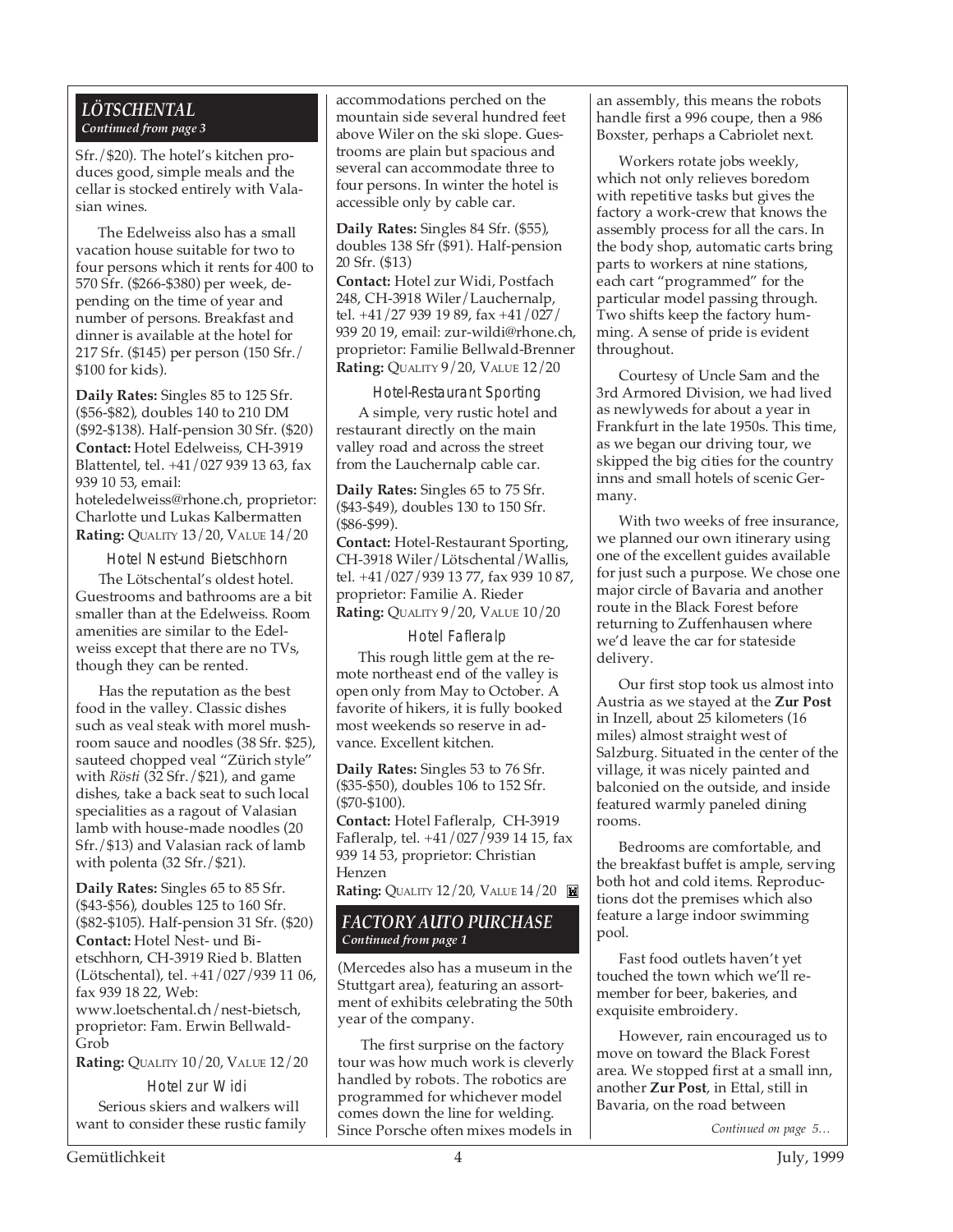Garmisch-Partenkirchen and Oberammergau. We had time to tour the local monastery and enjoy its gardens. Then it was on to the sunshine of Lake Constance.

Although we loved traveling the back-roads, we used the Autobahn to speed us along when we changed areas. Contrary to popular belief, Germany's 6,000-mile network of superhighways of four to six lanes, do have occasional speed limits, posted in kilometers. We saw 120 km (75 mph) signs quite frequently; a top end of about 130 km (81 mph) is recommended. Drivers universally blink their lights to pass, give turn signals when exiting, and are courteous in the extreme — even while they fly down their highways.

Meersburg is a medieval town on Lake Constance (Germans call it the Bodensee). We stayed at the **Weinstube Löwen**, a wisteria-covered tavern-hotel located in the heart of the cobblestoned old city. During most of the day, Meersburg allows no cars but relents long enough to let visitors load and unload. Good parking is nearby. Ferries ply the scenic lake and the sun we'd missed was shining every day. Numerous cafes and *Bierstuben* served delicious meals and often featured the fresh fish of the area. One day we took the boat to Lindau at the opposite end of the lake where we enjoyed a marvelous meal overlooking the harbor.

After departing Meersburg we stopped a few miles away at the **Basilika Birnau**, a jewel of a Baroque church which was consecrated in 1750. With detailed guidebooks available in English, the magnificent sanctuary came alive with its altars, statuary, and gold leaf.

Bypassing the Autobahn for the winding roads of the Black Forest area, we stopped first at Hinterzarten, where Frau Pfeiffer offers an exquisite small hotel, the **Sassenhof**. Although it housed no restaurant, many were within walking distance. However, her breakfasts and daily 4pm tea were delightfully served to the accompaniment of classical music in dining rooms with crisp white linens. The brochure had said that this rare hotel would feel

## **Buying a Car in Europe**

**Sellers**: Contact any authorized dealer for BMW, Mercedes-Benz, Saab, Volvo, or Porsche. For the Grand Tour, contact a local dealer or Porsche Cars North America Inc. at 980 Hammond Drive, Ste. 1000, Atlanta, Ga. 30328 or call 770-290-3500.

Fast Lane Travel, Inc. also offers Porsche trips. Tel. 800/823-1188, Fax 303/ 876-4170 or e-mail: psontag@aol.com & psheffel@thor24.com. Other manufacturers with delivery programs: Mercedes-Benz, 800-367-6372; Saab USA, 800-955-9007; Volvo North American Corp., 212-754-3300; BMW (Customer Service), 800-831-1117.

A couple of subscribers have recommended **Fred Opert Cars**, which claims to arrange more European deliveries than any dealer in the U.S. Contact: Fred Opert Cars, 111 Spring St, Ramsey NJ 07446, tel. 201-327-1111, fax 201-327-8222.

**Insurance:** Porsche offers two weeks comprehensive insurance with zerodeductible. Mercedes gives 15 days of similar coverage. BMW offers 30 days of insurance with a 10 percent deductible for theft only. All will extend coverage for a fee, but be forewarned that insurance is quite expensive for nonresidents who want extended stays. Volvo and Saab charge for their 15 day coverage from a few hundred dollars up, depending on whether you extend your stay.

**Pickup:** For Porsche, it's Zuffenhausen, a Stuttgart suburb where Grand Tour members are taken by bus. Mercedes uses the Sindelfingen Delivery Center near Stuttgart with fully equipped guest facilities and two restaurants where a complimentary lunch

like home and it did.

Next stop was with the Scherer family at the **Hotel Dorer** in Schönwald, in the heart of the Black Forest, 49 kilometers (31 miles) northeast of Freiburg. Each evening a fixed-price meal is served in the small, paneled dining room with a choice of several entrees. We decided to try one meal and were so overwh $\Box$ elmed by the quality of the food as well as its

or breakfast is served. A 90-minute factory tour is also available. BMW is in Munich and offers 24 free drop-off points where the owner may leave the car for shipment home. Some companies charge extra for drop-off if at a different site. Check with your dealer. Volvo delivers at Gothenburg, Sweden, a port city with ferries to Europe. Saab's delivery is at the factory in Trollhattan, Sweden, but you can take delivery in 11 other European cities.

**Savings:** Some manufacturers discount cars delivered in Europe and/ or include extras such as complimentary hotel stays, meals and transportation to the pickup site. Volvo has complimentary airfare from 22 US. cities. Since these extras can change, check with your dealer or manufacturer. Porsche provided a discounted hotel stay at the **Graf Zeppelin Hotel** in Stuttgart as well as two dinners and a lunch at the factory, all accompanied by German wines and beer. The VAT (Value Added Tax) is paid but refunded with interest when the car is delivered in the U.S.

**Internet:** An entire book offering tips about renting, leasing or buying cars<br>in Europe is available at in Europe is available at www.ideamerge.com/motoeuropa; click on "guidebook." The site also offers links to manufacturers, dealers and insurance agents, as well as providing information about taxes in various countries and depreciation you might be able to claim by adding vacation mileage to your car.

**Helpful books:** *Charming Small Hotel Guides*, published by Duncan Petersen, and *Germany's Best-Loved Driving Tours* by Frommer. — *Vickie Ferguson*

preparation that we ate all our dinners there.

*Continued on page 8…* In nearby Furtwangen we spent most of one day at the **Deutsches Uhrenmusem** (clock museum). Located appropriately in the center of the German clock industry, this museum holds the largest collection of clocks in Germany. Displays illustrate the history, art and technology of clocks. Clock making around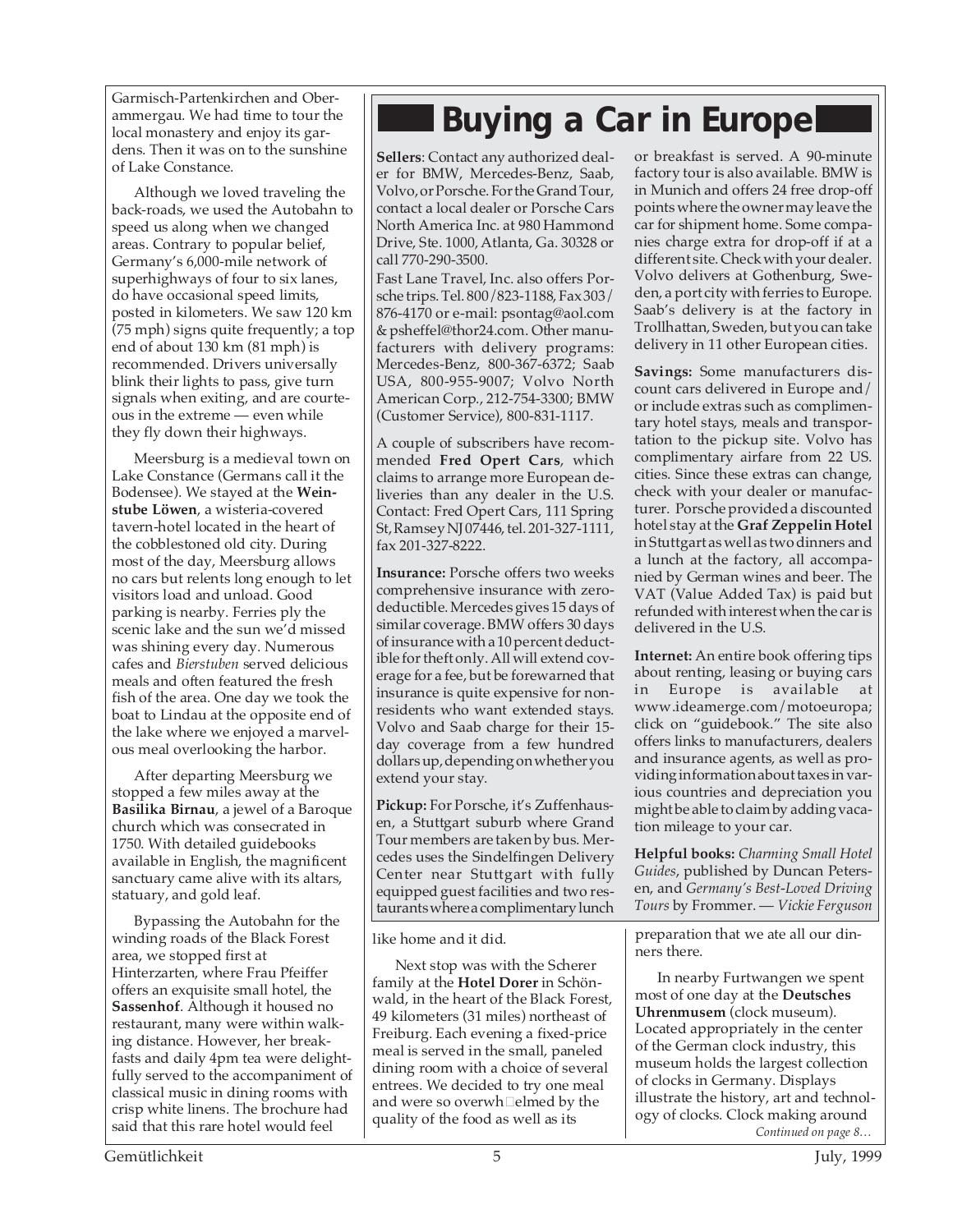### **Advice from a Viennese Gourmand There to Eat in Vienna**

*Otto Wiesenthal, owner of Vienna's charming Hotel-Pension Altstadt, is a connoisseur of the good life and an expert witness on Vienna's restaurants, from the simplest Beisl to the fanciest Michelin-starred establishment. For his guests, he has published a booklet that lists his favorites in several categories. He has given us permission to pass on some of his capsule reviews.*

#### **Mediterranean**

#### A Tavola

The little sister of **Cantinetta Antinori** offers the homey comforts of a simple Italian *Osteria*. High standards with homemade pasta and great lamb dishes. Large selection of quality wines which are also offered by the glass.

Weihburggasse 3-5, tel. 512 79 55, fax 512 79 551

#### Il Mare

A firmly headed family endeavor with possibly the best wood oven pizzas of Vienna. Always booked solid and well attended by staff of the publishing houses in the surroundings. Plain ambiance with simple wooden tables. Grappa for real grown ups.

Zieglergasse 15, tel. 523 74 94

#### Kornat

The forte of this small restaurant is the freshly prepared seafood in all variations. It is strongly advised to follow the recommendations of the waiters since some of the freshest fish is not even mentioned on the menu.

Marc Aurel-Strasse 8, tel. 535 6518

#### Martinelli

This Italian place in the beautifully renovated Palais Harrach has been offering consistently fine quality since its opening. In the summer, the outdoor seating area on the patio is one of the most gorgeous in the city. Beware of the charming escort.

Freyung 3/Palais Harrach, tel. 535 30 87

#### Danieli

A mixture between Italian *Osteria*

and restaurant with a stylish ambiance and a strict distinction between the types of cuisine, depending on the time of day. Pizzas and simple meals especially for lunch, sophisticated cuisine in the evening. Lots of candles.

Himmelpfortgasse 3, tel. 513 79130

#### Crêperie Brasserie Spittelberg Located on the Spittelberg with a wonderful outdoor seating area, this

place offers French specialities and especially a large selection of creative crepes. Try the excellent *moules mariniere* in mussel season. Young clients.

Spittelberggasse 12, tel. 526 15 70.

#### **Heuriger**

Zimmerman

Located on the Grinzing border in Armbrustergasse, this Heuriger offers space from 6 up to 20 guests. Lovingly decorated, a place with style and a gorgeous garden. The cuisine is distinctly different from the area's tourist Heurigen places. Beautiful people.

Armbrustergasse 5, tel. 37 22 11-0

#### Am Reisenbergweg

Once upon a time a dentist wanted to convert an old Heuriger into a villa, but he did not count on the strict rules. Now his son runs this Heurigen with the greatest view over Vienna. A place to hang out and dream - especially in the afternoon.

Oberer Reisenbergweg 15, tel. 320 93 93

#### **Schreiberhaus**

Located in the center of Neustift am Walde, this large country house is a popular Heuriger for family parties and corporate events. Decorated in comfort and style. Large terraced garden. Excellent food.

Rathstrasse 54, tel. 440-3844.

#### **Wieninger**

This place offers the best bottled wine within Vienna's city limits. Fritz Wieninger is one of Austria's top young vintners. His mother and brother take care of this distinctive Heuriger in Stammersdorf. Try the soufflés.

Stammersdorfer Strasse 78, tel. 292 4106.

#### **Off the Beaten Path**

Cafe Drechsler

After a night that did not want to end this coffee house opens its doors at 4am. A Wiener Schnitzel for breakfast and the newspaper fresh off the press may not be everybody's liking, but some just don't want to go home.

Linke Wienzeile 22, tel. 587 85 80.

#### Alt Wien

A heavy spot in the Bäckerstrasse close to the Bermuda Triangle. Meeting point of artists and the left half of Austrian politics. The proper place for the famous last glass after a long night in Vienna bars.

Bäckerstrasse 6, tel. 512 52 22

#### Gmoa Keller

Nothing has changed in this place since the 50s when it had its heydays. The same floor, the same tables, and the same hostesses; two unique characters who already kicked out a federal chancellor or two. Self-service.

Heumarkt 25, tel. 712 53 10

Ernas Abendland

A place without a menu, where actually most people are acquainted somehow, everybody talks to each other, most of the time someone sits at the piano and plays. A genuine spot for communication. The food is unspectacular but well prepared.

Gardegasse 2, tel. 526 96 78.

#### Dubrovnik

One of the oldest Yugoslav restaurants of Vienna, adjacent to Stadtpark. You really feel as if you were in another country, the authenticity is amazing. A favorite among American guests of the hotels close by.

Am Heumarkt 5, tel. 713 71 02.

#### **Music**

#### Beograd

You should not enter this place which is close to Naschmarkt before 8pm, by which time the musicians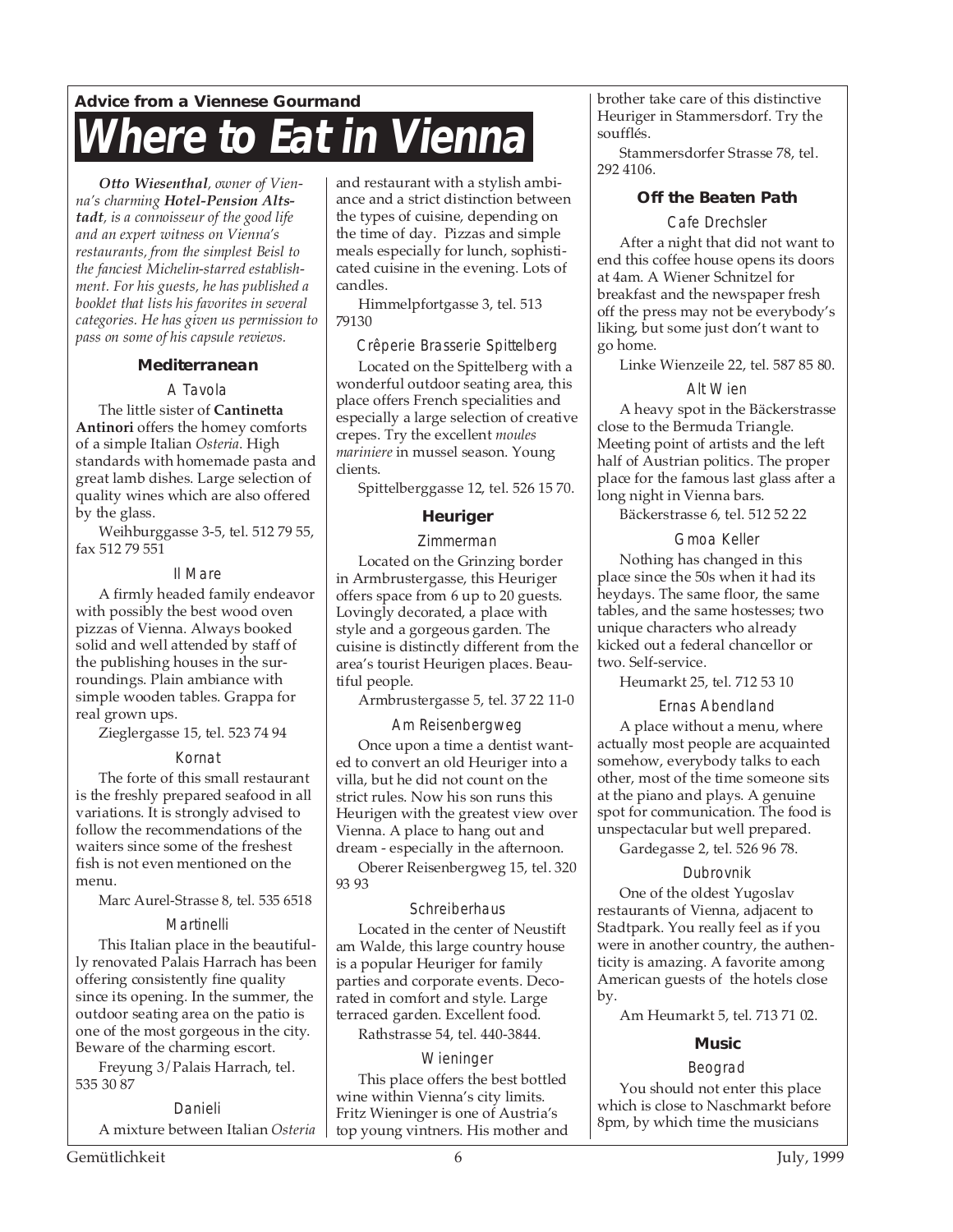start their sobbing melodies. Typical cuisine with barbecue and caviar. The enchanted audience loves it.

Mühlgasse l/Schikanedergasse 7, tel. 587 74 44

Wiener Rathauskeller

Those who really believe they have to hear typical Viennese music and practice their waltzing, have found the perfect spot here in the cellar halls of the Rathauskeller. Cuisine is good standard. Parking is difficult because of the tour buses.

Rathausplatz l, tel. 40512 19-0.

Figlmüller - Grinzing For several years the famous Vienna Schnitzel place has had a subsidiary in Grinzing. The first Grinzinger Heurigenshow performs here, with musicians and singers presenting a charming mix of typical Viennese songs and dances.

Grinzinger Strasse 55, tel. 320 42 57

# **READERS' FORUM**

#### **Vienna, Prague Comments**

When we got back from Austria, I found your May issue in the stack of mail. We did indeed visit **Restaurant Beograd** on May 30, when the NATO bombing was going on. I had read about the restaurant in *Gemütlichkeit*, plus the **Hotel Carlton Opera** recommended it. The night we went was our first night there, so we ate earlier than normal. The garden was very pleasant and, even in our jet-lagged state, enjoyed a nice dinner — huge portions, delicious food. The service was neither overly solicitous nor indifferent or rude. The waiter obviously knew we were American (mom, dad and kid), and I felt we received no different service than the German speakers near us. I would recommend this restaurant to anyone, and it's especially handy to the very pleasant Hotel Carlton Opera (Georg was particularly nice to us at the hotel).

On this trip we visited Prague, which I know you report on from time to time. We stayed at the very wonderful **Domus Henrici** (Loretanska 11; tel. 042-2-2051 1369, fax 042-2- 2051 1502; e-mail hotel@domushenrici.cz). They have a great web site at www.domus-henrici.cz. We made all our arrangements by e-mail and fax.

The hotel is in a building dated 1372 and has about eight rooms opening onto a lovely terrace overlooking a peaceful valley. It is a short walk to the castle and a little longer (about 15 minutes) to the old square. We stayed in room Number seven, a suite consisting of a living area with fold-out couch, bedroom, and the biggest bathroom I've seen in a hotel (19,950 Ck for 3 nights, which is about \$195 per night, including extra charge for our teenager's bed).

Everything is very modern. I unfortunately arrived in Prague sick, so I stayed for two days in the comfortable duvet-covered bed with lots of fluffy pillows and their cozy terry robe. The mini-bar provided reasonably-priced soft drinks and downright cheap beer and wine. Additionally, Martina and Roberta, the hostesses, were very helpful and kind (especially while I didn't feel well).

Martina's husband, Milan, owns his own air-conditioned taxi, and we hired him for two days to be our driver and guide. As a native of Prague, he was full of information and very kind and patient in getting us around (mainly outside of Prague proper). His English is excellent. We paid him about \$20 per hour , plus a very generous tip (which he deserved).

We have nothing but the highest praise for this wonderful small hotel. I recommend it to anyone going to Prague.

> LISBETH ASH DOTHAN, AL

#### **Vienna Hotel**

Recently returned from two weeks in Vienna and a short train excursion to Ljubljana and a day-trip to the very southern tip of Slovenia.

In Vienna we stayed at **Hotel am Schottenpoint** (Währinger Str. 22 , tel. +43/01/310/8787, fax 8787-4) and we were treated royally — we will stay there again. In Ljubljana, we

weren't all that brave and stayed at **Hotel Slon** (Slovenska 34, 1000 Ljubljana, tel. 061/1701100, fax 271164), but it was wonderful, and we were again treated royally. If you are interested in some feedback re eating in Vienna and Slovenia, car rental in Ljubljana, or hotels in either place, let me know.

> KAY NYBERG BATON ROUGE LA

*(Ed. Note: We love feedback. By all means, tell us your favorites and your un-favorites. When mentioning hotels and restaurants, please include, if possible, street addresses, email addresses, and phone and fax numbers.)*

#### **Fraundorfer Smitten**

I'm a very recent subscriber to your newsletter. In my first issue you wrote about favorite places to have a beer in Europe. What amazed me was that your first and third choices are also my favorite places. One was on a mountain top near Garmisch that we had to take a tram to get to and the other was my very favorite in Partenkirchen, the **Gasthof Fraundorfer** (Ludwigstr. 24, tel. +49/08821/9279, fax 92799). I wanted to take the couple with us to a real German *Gasthaus* and just happened on that one. Our wives wouldn't let us return a second time because of our condition from the night before. Oh, but what a wonderful experience.

I returned to Garmisch last year and was in the center of the shopping district just off the main street facing a barn on a Friday night. Of all the times not to have my camera, that was the worst. It was a scene of Germany of the past. In front of the barn was a long table with farmers getting together for some beers. The area was mud-laden, cows wandered about and the men wore various work clothes as they brought the week to an end with many *prosits*. It was Germany in a nutshell.

I was stationed in Idar-Oberstein from l960 to l963 and returned for the first time about five years ago. I drove through the old *Kaserne* where I was stationed as an MP and felt like 18 years-old again. Not a brick or stone had changed. It was as though *Continued on page 8…*